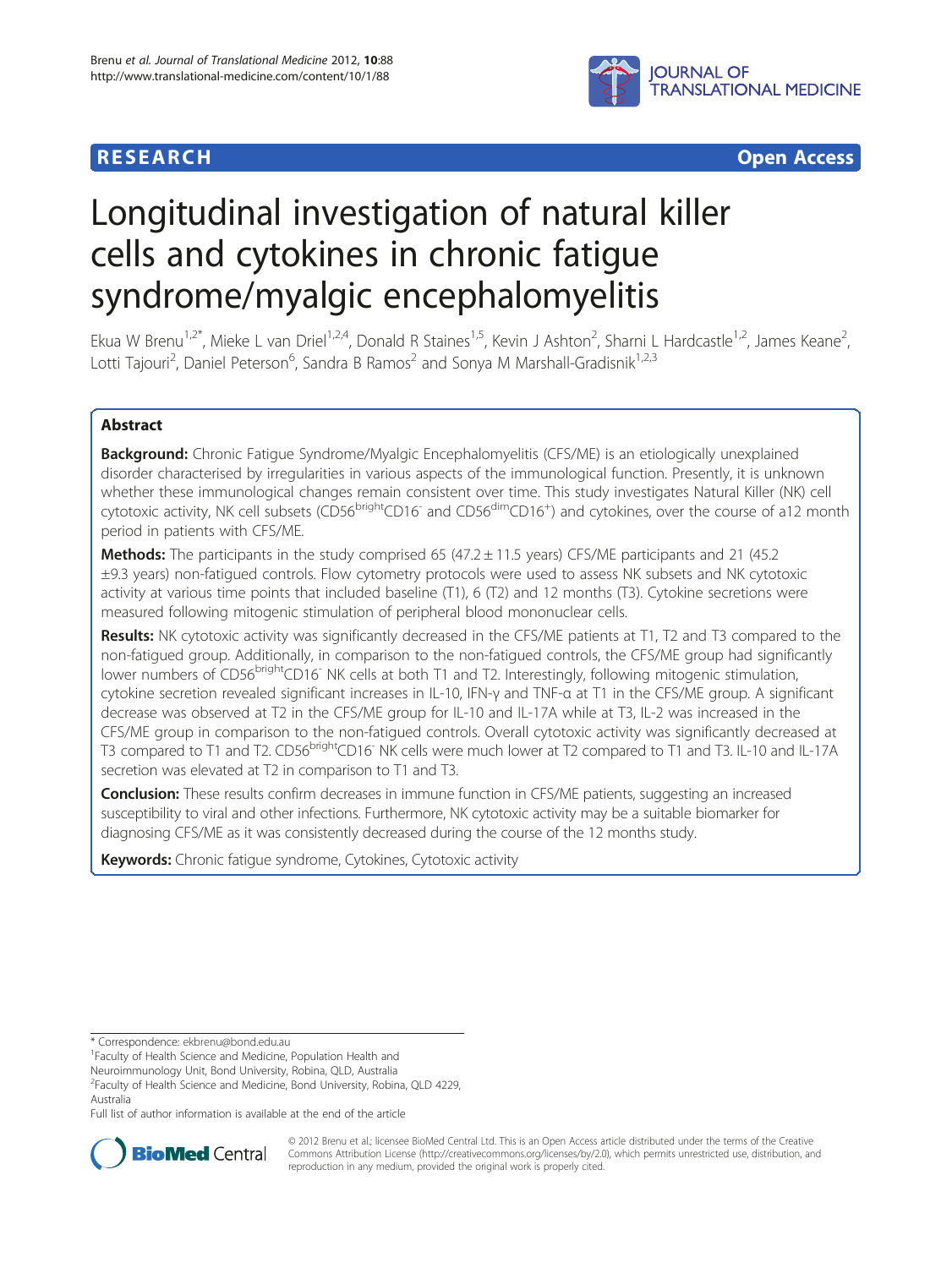## <span id="page-1-0"></span>Introduction

Immune responses to infection and inflammation are important aspects of physiological homeostasis. This involves constant co-ordinated responses from and between the innate and adaptive immune systems [\[1,2](#page-9-0)]. Cells of the innate immune system in particular Natural Killer (NK) cells are important mediators of targeted cell killing of tumor, transformed and virus infected cells [\[3](#page-9-0)]. NK cells are recruited by interferons and chemoattractive chemokines including CCL22, CX3CL1 and CXCL8 [[4-7](#page-9-0)]. At sites of infection, stochastic expression of NK receptors with the release of granzymes and perforin via mitogenic pathways ensures efficient elimination of unwanted cells [[8-11](#page-9-0)].

As a disease with unknown pathomechanism and lacking specific diagnostic markers, Chronic Fatigue Syndrome/Myalgic Encephalomyelitis (CFS/ME) has been associated with diminished immune function [[12](#page-9-0)]. CFS/ME is characterised by severe fatigue with apparent flu-like symptoms that either fluctuate or deteriorate and persist for many months to years [[13,14\]](#page-9-0). To date cytokines, lymphocyte subsets and cytotoxic activity, have been examined in patients with CFS/ME using serum, plasma or blood samples. The findings from these investigations demonstrate equivocal quantities in lymphocyte numbers and cytokines but interestingly consistent decrease in NK cytotoxic activity [[15-20](#page-9-0)].

A decrease in NK cytotoxic activity is thus a recurring finding in CFS/ME research [\[16,17,20-24](#page-9-0)] and remains a hallmark of the disease. Additionally, equivocal changes in NK cell subsets,  $CD56<sup>dim</sup>CD16<sup>+</sup>$ and CD56<sup>bright</sup>CD16<sup>-</sup> NK cells have been shown to occur [\[20,25](#page-9-0)]. Abnormalities in cellular levels of either CD56<sup>dim</sup>CD16<sup>+</sup> NK or CD56<sup>bright</sup>CD16<sup>-</sup> NK cells can affect cytokine production and subsequent clearance of pathogens. Despite these striking alterations there are no follow up studies reporting on the profiling of both NK cells subsets and activity during an extended course of CFS/ME. Perturbations in cytokine production favouring either an anti-inflammatory or proinflammatory cytokine profile may be prevalent in some CFS/ME patients [\[26](#page-9-0)-[28\]](#page-9-0). CFS/ME is a chronic disease with a relatively long duration, persisting for more than 6 months, however, it is not reported yet whether alterations in cytokines occur and persist over time in adults with CFS/ME.

At this stage the diagnosis of CFS/ME is based on selfreported clinical symptoms. The difficulty in establishing a stringent medical diagnosis for CFS/ME may be related to the lack of data monitoring the stability of immune markers during the course of the disease. Almost all studies to date investigating immune function in CFS/ ME including cell activity, lymphocyte subsets and cytokines in CFS/ME adults were only restricted to single time point examination, providing insufficient information on the changes in these makers as the disease progresses. Additionally, there are many factors that can affect the differences in data reported. As CFS/ME is heterogeneous and multi-factorial, CFS/ME patients may experience periods of high, medium or low severity in symptoms which may be related to the levels of cytokines and immune function.

Therefore, the purpose of this study is to examine the validity and stability of immune parameters previously known to be compromised in CFS/ME and to determine most importantly whether these observations are consistent during the course of the disease. Assessment and evaluation of these markers potentially enables both the determination and knowledge of their stability over the course of the disease. This is the first longitudinal study assessing NK cytotoxic activity, NK subsets and CD4<sup>+</sup>T cell cytokine distribution over a period of 12 months in adults suffering from CFS/ME.

## Methods

## Recruitment

Participants for this study were comprised of CFS/ME patients and non-fatigued controls recruited from an existing cohort in Queensland and New South Wales, Australia [[25\]](#page-9-0). Prior to inclusion all participants completed a consent form and a questionnaire. The description of these participants is provided in Table 1. The CFS/ME group met the 1994 CDC criteria for CFS/ME and the control group consisted of nonfatigued volunteers. The non-fatigued controls were recruited from similar locations as the CFS/ME cohort. In both groups, individuals with known autoimmune

Table 1 Baseline clinical characteristics of chronic fatigue syndrome patients (cases) and non-fatigued controls

|                                      |             | Cases $(n=65)$ Controls $(n=21)$ |
|--------------------------------------|-------------|----------------------------------|
| Age, mean in years (SD)              | 47.2 (11.5) | 45.2 (9.3)                       |
| Female (%)                           | 75.4        | 66.7                             |
| BMI $kg/m2$ (SD)                     | 24.4 (4.9)  | 25.3(5.5)                        |
| Smoked in the past 2 years (%)       | 4.7         | 4.8                              |
| Symptom (%)                          |             |                                  |
| Weakness $>$ 24 hours after exercise | 93.8        | 9.5                              |
| Unrefreshing sleep                   | 93.8        | 19.0                             |
| Impaired concentration               | 90.8        | 4.8                              |
| Muscle pain                          | 81.5        | 14.3                             |
| Joint pain                           | 70.8        | 9.5                              |
| Headaches                            | 67.7        | 9.5                              |
| Lymph glands                         | 43.1        | $\Omega$                         |
| Sore throat                          | 46.2        | 8.0                              |
| Diagnosed with depression or anxiety | 64.6        | 19.0                             |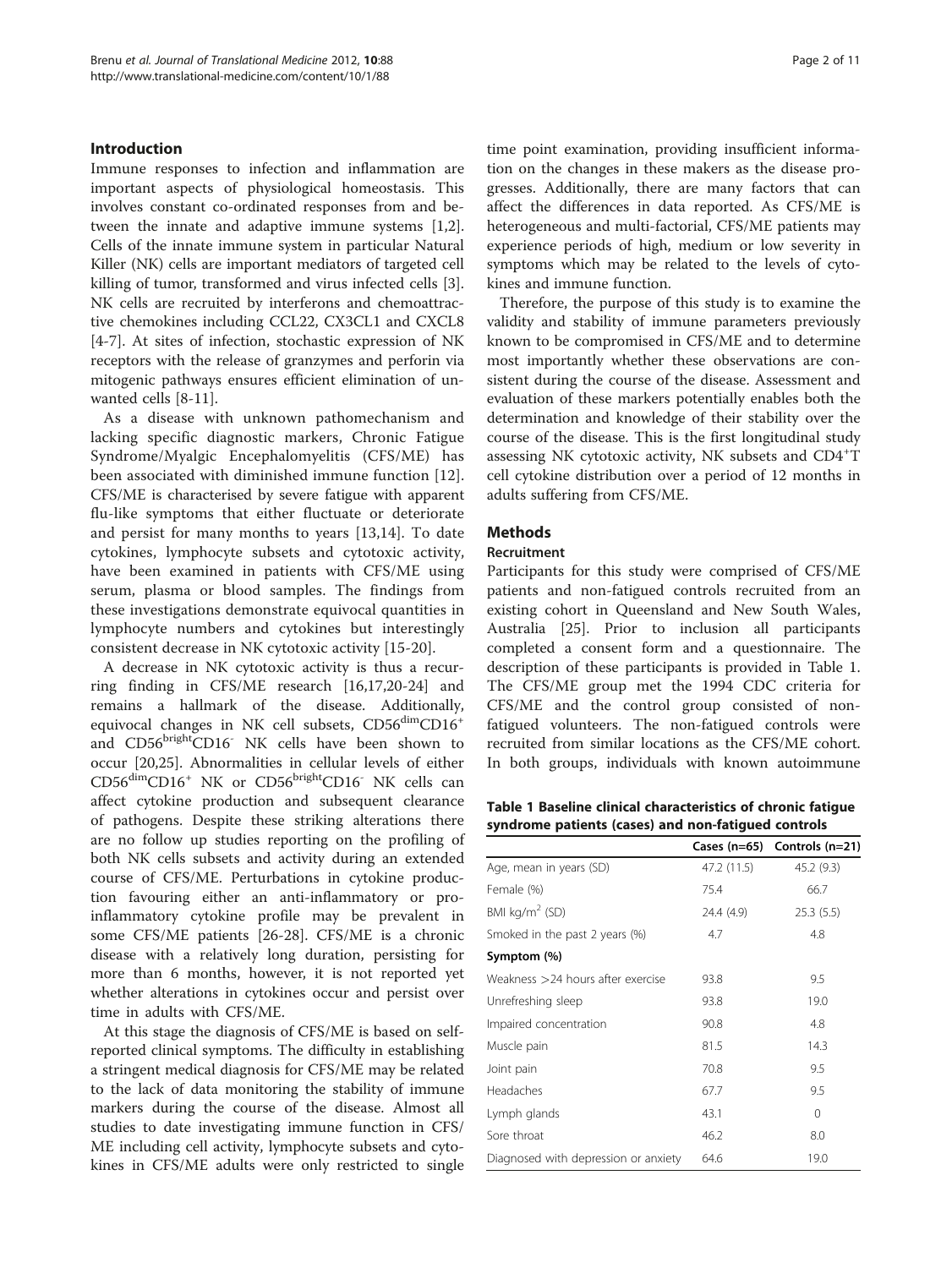disorders, psychosis, epilepsy, diabetes and cardiac related disorders prior to the onset of CFS/ME like symptoms were excluded from the study. These exclusions were also applied to the control group.

## Data collection

Samples were collected at baseline (T1), after 6 months (T2) and after 12 months (T3). Blood collections were performed at three testing sites as it was not always feasible for participants to travel to the main testing site. Participants were recruited in 2009 and enlisted for the study in December 2009. The first collection was performed in December 2009. The second sampling point took place in June 2010 and the third in December 2010. Clinical data were collected through selfadministered questionnaires at (T1) and T3.

## Sample preparation and routine measurements

Non-fasting morning blood samples were collected from the antecubital vein of all participants into lithium heparin (12 mL) and EDTA (25 mL) tubes. Regular full blood count (Coulter Counter, Beckman Coulter) assessments were performed ahead of immunological assessments. All analyses and experiments were performed immediately following blood collection. On a given day blood samples were collected from a maximum of 10 participants. These participants comprised of a mixture of CFS/ME patients and non-fatigued controls, however, as there were more CFS/ME patients compared to nonfatigued controls, in some cases the samples comprised only CFS/ME patients.

## NK cytotoxic activity

NK cytotoxic activity was examined as previously described [\[20,25,29\]](#page-9-0). In brief, NK lymphocytes were isolated from blood samples using density gradient centrifugation and labelled with 0.4% PKH-26 (Sigma, St Louis, MO). Following which NK cells were incubated with K562 cells, for 4 hours at 37°C in 95% air, 5%  $CO<sub>2</sub>$ at an effector to target ratio of 25 (NK cells):1 (K562). An E:T ratio of 25:1 was chosen as we have previously found this ratio to be the most optimal condition for assessing cytotoxic activity. In previous studies this ratio has been used [\[20,25](#page-9-0)]. After four hours of incubation NK lysis of K562 cells was calculated as previously described [[29\]](#page-9-0) to determine the ability of NK cells to induce tumor cell death or apoptosis via FACS-Calibur flow cytometry (BD Bioscience, San Jose, CA), using Annexin V-FITC and 7-AAD reagents (BD Pharmingen, San Diego, CA). The NK assay was performed within 2–4 hours upon receipt of all blood samples for that particular day hence each sample was treated the same. Each sample was performed in duplicates and a control sample was included in each run.

## NK subsets

The frequency of NK cell subsets was evaluated as previously described [\[20,25](#page-9-0)]. Briefly, a negative selection system using RosetteSep Human Natural Killer Cell Enrichment Cocktail (StemCell Technologies, Vancouver, BC) was used to segregate NK lymphocytes from whole blood. Preferentially isolated NK cells were then labelled with CD56-FITC and CD16-PE monoclonal antibodies (BD Pharmingen, San Jose, CA). In a forward scatter and side scatter plot created using the FACS-Calibur flow cytometry, a lymphocyte gate was set on NK cells. Subset profile was measured in a PE versus FITC plot.

## T cell specific cytokine distribution

Isolated PBMCs were cultured at  $1\times10^6$  cells/mL with or without 1 μg of phytohemagluttinin for 72 hours. Cellular supernatants were collected following incubation and stored at −80°C for later assessment. Th1, Th2 and Th17 cytokine concentrations were determined using the cytometric bead array (CBA) kit (BD Pharmingen, San Jose, CA) [[25,30](#page-9-0)]. The cytokines that were measured include IL-2, IL-4, IL-6, IL-10, tumour necrosis factor (TNF)-α, interferon (INF)-γ and IL-17A. The CBA kit includes a standard that is diluted at different concentrations as per manufacturer's instructions to produce a standard curve for each cytokine to be measured. This was included in the cytokine assessment. During each run of the CBA analysis control samples were included and each set of samples analysed on a given day consisted of both CFS/ME patients and non-fatigued control cell supernatants.

## Statistical analysis

Statistical analysis was performed using SPSS software version 18.0. The experimental data represented in this study are reported as means plus/minus standard error of the mean (±SEM) while all the clinical date are reported as means plus/minus standard deviation (±SD). Comparative assessments among participants (CFS/ME and non-fatigued controls) were performed with the analysis of variance test (ANOVA) and repeated measures. For the repeated measures assessment time was the within-subjects factor and group was the between subject factor. Instances where Mauchly's test indicated that the sphericity assumption was breached, the Huynh-Feldt correction was applied. The Bonferroni method was used as post-hoc analysis to assess changes in the data. Time effects and group effects on the variables measured were assessed using eta squared  $(\eta^2)$ , where  $\eta^2$  is the ratio of the sum of squares of the variance to the sum of squares of the total variance  $(\eta^2 = SS_{variance} - effect/SS_{total})$ . To determine within subject stability Pearson and Spearman's rank correlations were determined between the three time points.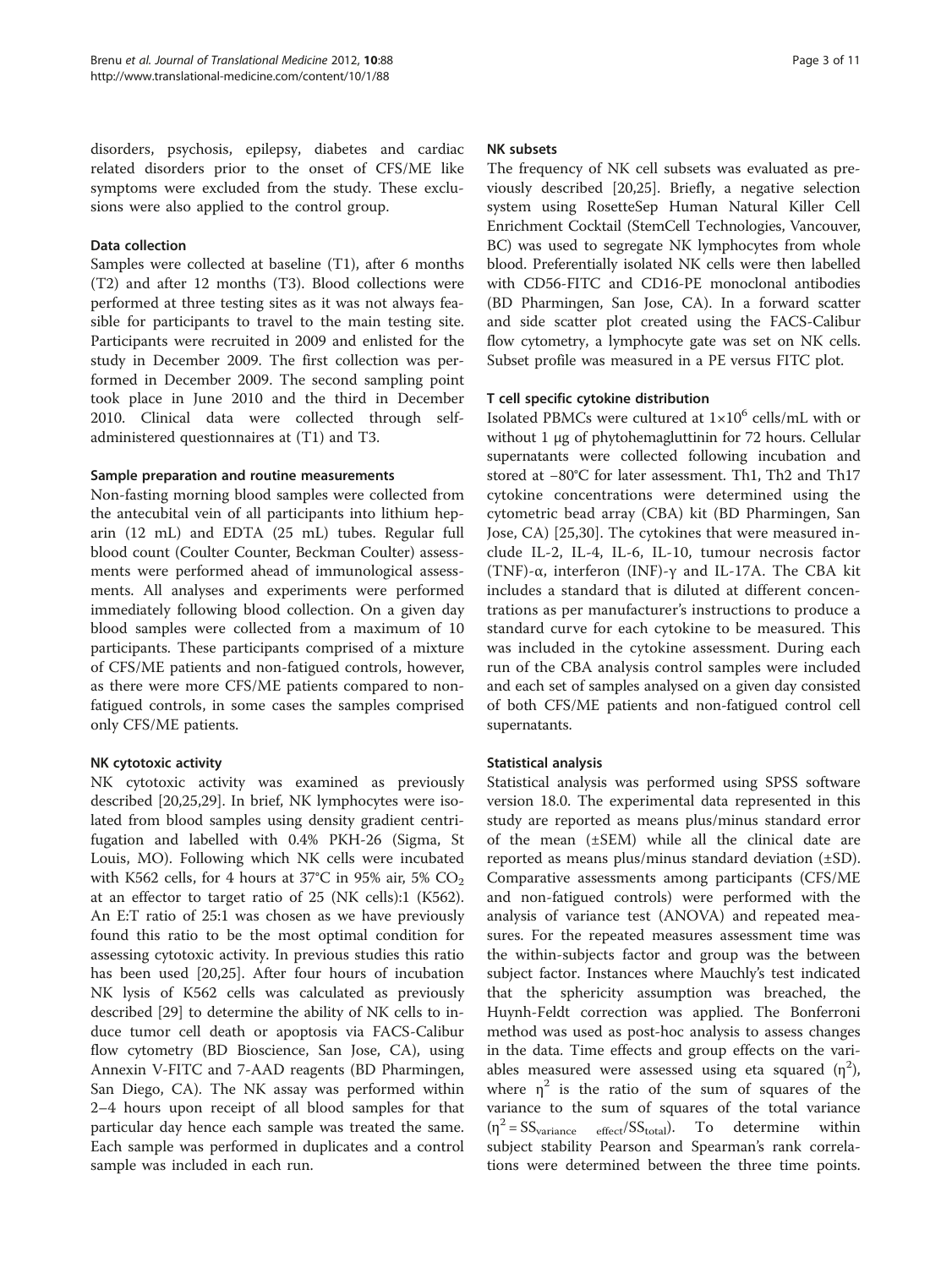<span id="page-3-0"></span>P-values less than or equal to 0.05 were considered statistically significant.

## Ethical clearance and participant selection

Approval for this study was granted after review by the Bond University Human Research Ethics Committee (R0852A).

## Results

## Participants

Data for baseline, 6 months and 12 months were available for 86 participants (65 CFS/ME patients and 21 non-fatigued controls). The mean age for the CFS/ ME patients was  $47.2 \pm 11.5$  years and  $45.2 \pm 9.3$  years for the non-fatigued controls. 75.4% of CFS/ME patients and 66.7% of the non-fatigued controls were female and the mean BMI in both groups was  $24.5 \pm 5.0$  for the CFS/ME patients and  $24.5 \pm 4.3$  for the nonfatigued controls. The CFS/ME patients had been suffering from fatigue for a mean of  $16.4 \pm 12.5$  years and their mean score on the Fatigue Severity Scale (FSS) was  $55.5 \pm 9.1$  (the lowest possible score of the FSS was 7 and highest is 63) [\[31](#page-9-0)]. Only 19.4% of patients indicated that they were still able to carry out normal

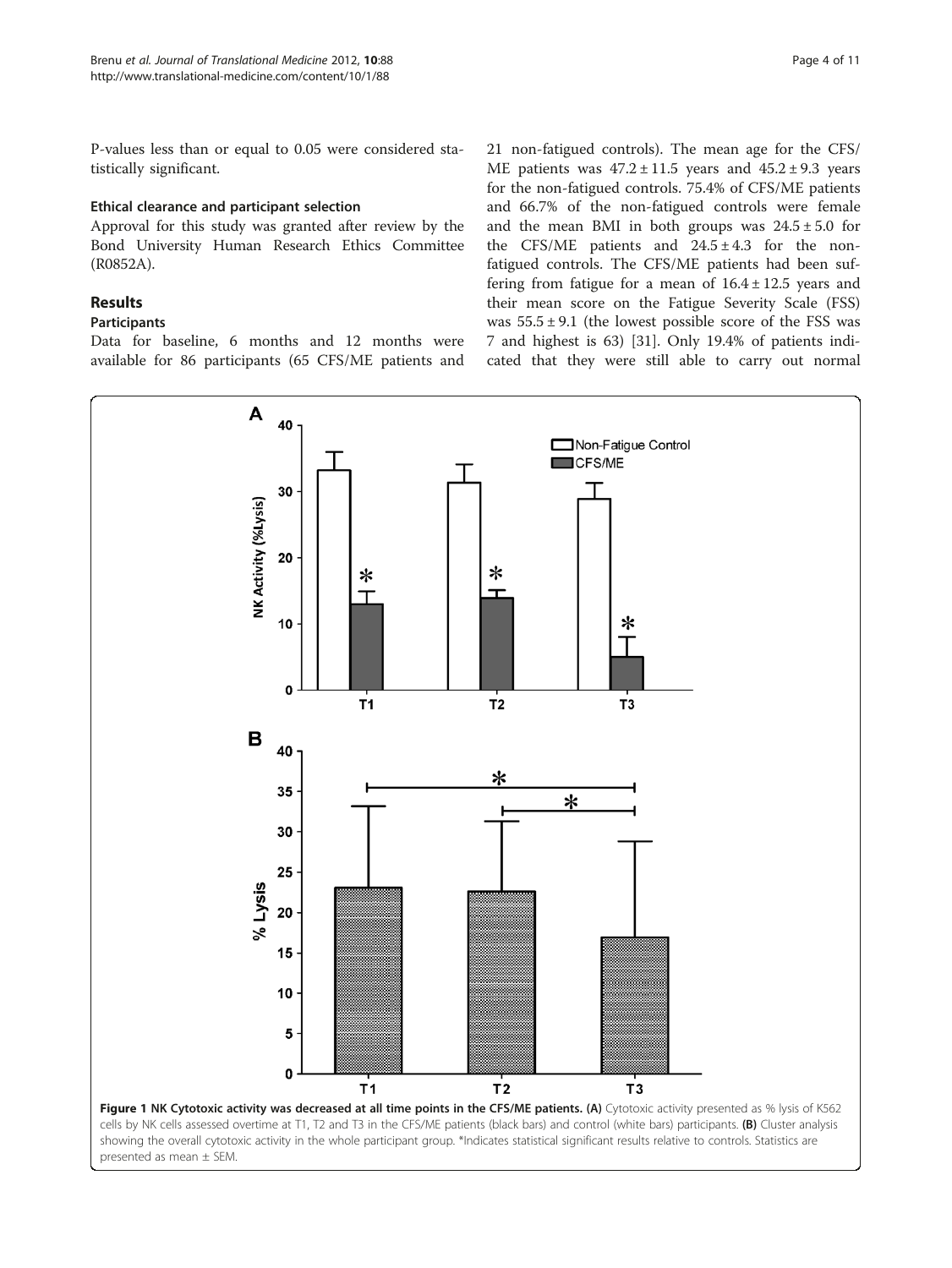<span id="page-4-0"></span>activities. Clinical baseline characteristics are reported in Table [1.](#page-1-0)

## Longitudinal assessment of NK cytotoxic activity

NK cytotoxic activity, that is, the ability of the NK cells to effectively cause apoptosis of K562 cells was significantly reduced ( $p < 0.05$ ) in CFS/ME patients compared to the control group. Significant changes between the groups were noticed at the different time points, i.e. at T1 ( $p < 0.001$ ), T2 ( $p < 0.001$ ) and T3 ( $p < 0.001$ ) (Figure [1A](#page-3-0)). Regardless of the time point cytotoxic activity remained significantly decreased ( $p < 0.001$ ). Time effects

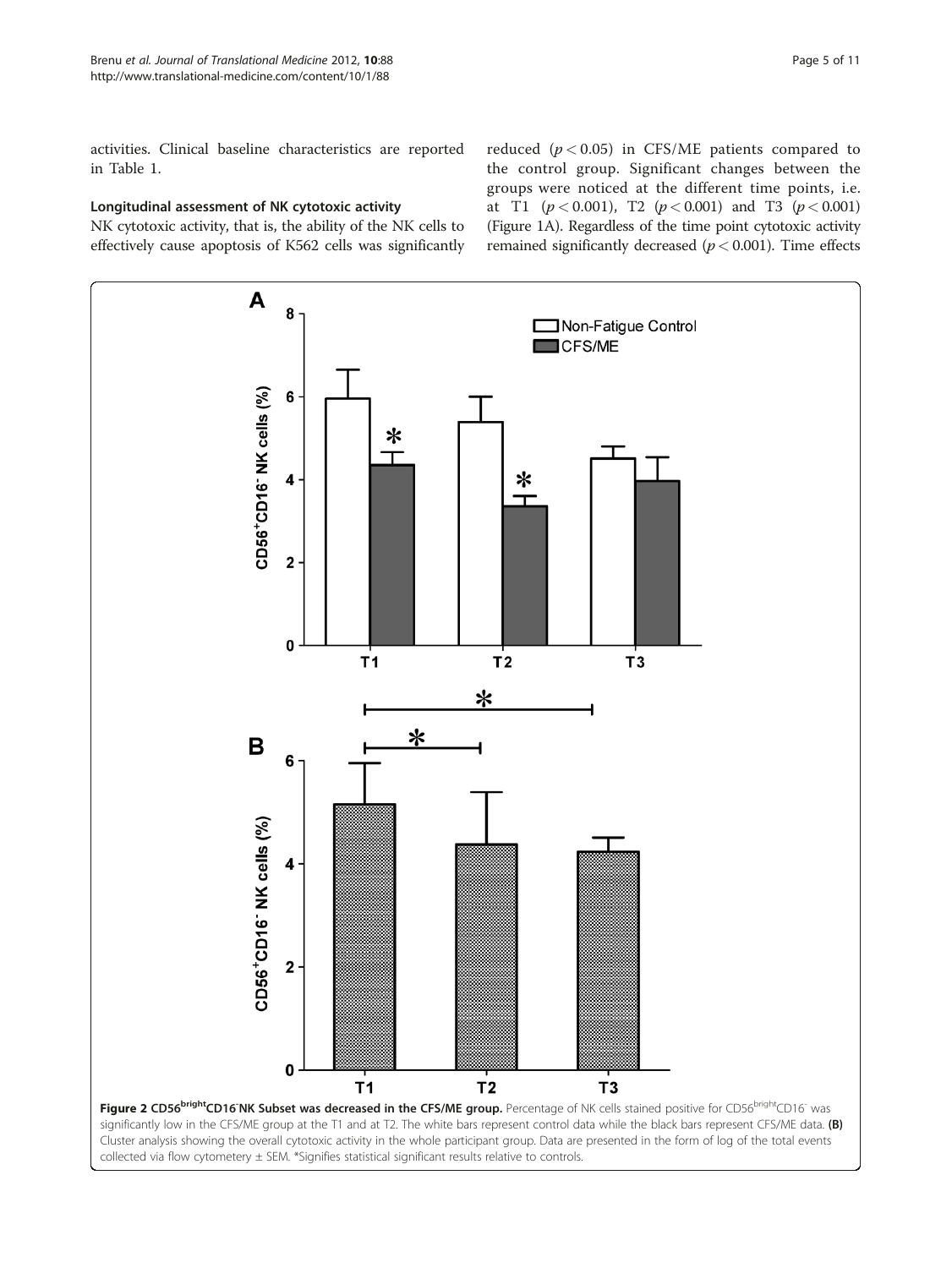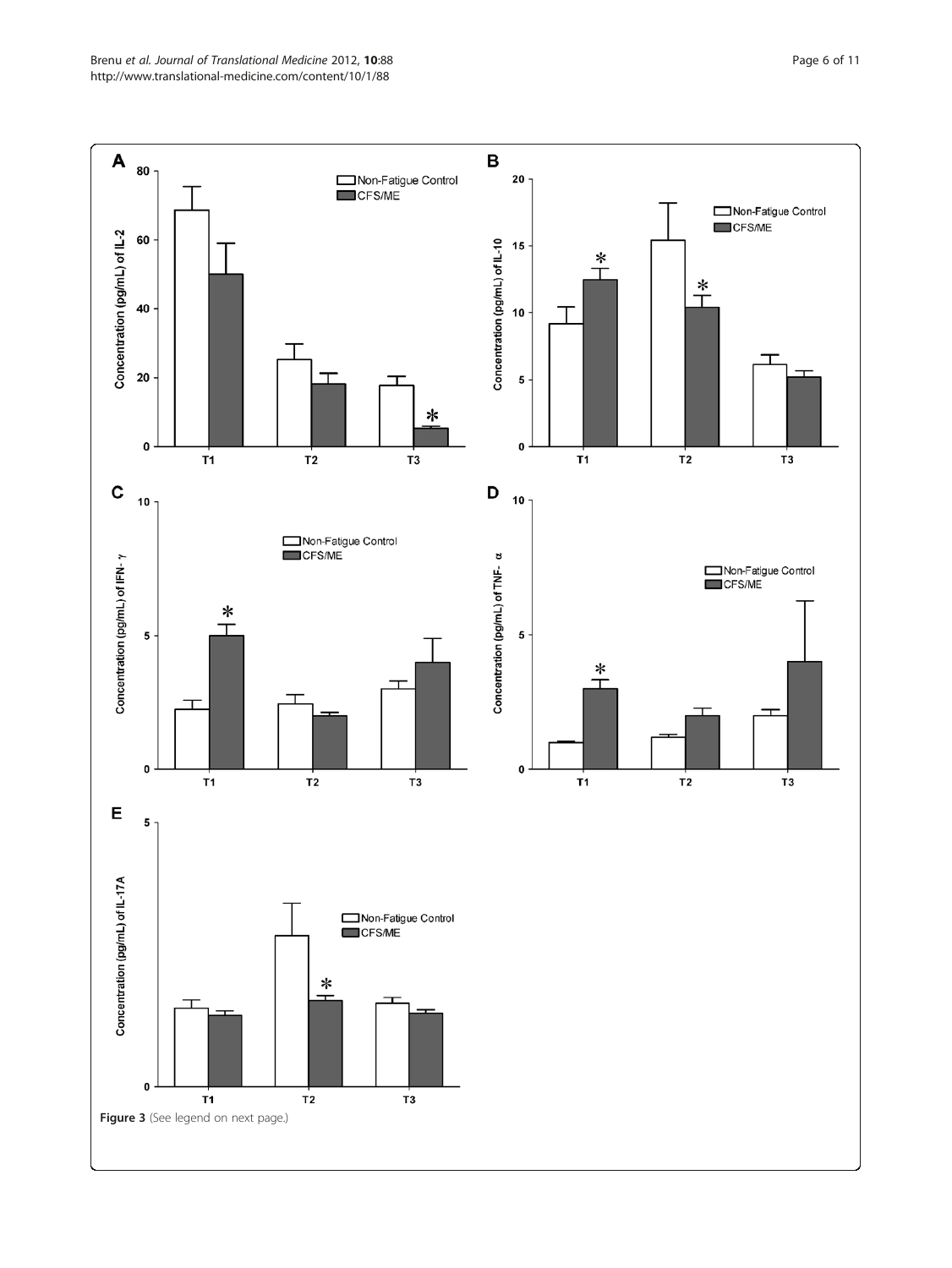#### (See figure on previous page.)

Figure 3 Between group differences in cytokine production overtime. The secretion of IL-2 (A) was significantly increased in the CFS/ME patients at the T3, (B) IL-10 increased at the T1 and dropped significantly at the T2 in the CFS/ME group. (C) IL-17A was reduced at the T1 while (D) IFN-γ and (E) TNF-α were increased significantly only at the T1. The CFS/ME data are signified by the black bars and non-fatigued controls the white bars. \*Symbolizes statistically significant results were considered where p≤ 0.05. The results are expressed as the mean concentration at each time point ± SEM.

had no interaction with the group ( $p = 0.495$ ). There were significant time effects cytotoxic activity from T1 to T3 ( $p = 0.023$ ) and from T2 to T3 ( $p = 0.016$ ) (Figure [1B](#page-3-0)).

### Differential distribution of NK cells between groups

NK subsets were classified as  $CD56<sup>dim</sup>CD16<sup>+</sup>$  and CD56<sup>bright</sup>CD16<sup>-</sup> NK cells. CD56<sup>bright</sup>CD16<sup>-</sup> NK cells were significantly lower at T1  $(p = 0.020)$  and T2  $(p < 0.001)$  in CFS/ME patients compared to nonfatigued controls (Figure [2A\)](#page-4-0). Significant time effects were observed for  $CD56^{\text{bright}}CD16\text{ NK}$  cell ( $p = 0.003$ ) in the overall group. Additionally, there was a significant interaction between time and group  $(p = 0.015)$ . Pairwise comparison revealed significant changes in the overall group from the T1 to T2 ( $p = 0.037$ ) and from T1 to T3  $(p = 0.014)$  (Figure [2B\)](#page-4-0).  $CD56^{\text{dim}}CD16^{\text{+}}\text{NK}$  cells remained unchanged throughout the study for both groups.

#### T cell related cytokine distribution

Mitogenic stimulation produced significant differences in cytokine distribution observed at T1, T2 and T3. At T1, IL-10 ( $p = 0.051$ ), IFN- $\gamma$  ( $p = 0.003$ ) and TNF- $\alpha$  $(p = 0.002)$  were significantly increased in the CFS/ME patients compared to the non-fatigued controls (Figure 3B, D, E). IL-10 ( $p = 0.026$ ) and IL-17A ( $p = 0.002$ ) were significantly decreased at T2 (Figure 3B, C) and only IL-2  $(p=0.005)$  was significantly increased at T3 (Figure 3A). There was no significant difference in the remaining cytokines.

The production of some cytokines was significantly different from one time point to another. IL-2 was increased from T1 to T2 ( $p < 0.001$ ) and from T1 to T3  $(p < 0.001)$  (Figure [4A](#page-7-0)). IL-17A was increased from T1 to T2 ( $p = 0.009$ ) but declined from T2 to T3 ( $p = 0.022$ ) (Figure [4D](#page-7-0)). Secretion of IL-6 was decreased from T1 to T2 ( $p = 0.001$ ) and T1 to T3 ( $p = 0.001$ ) (Figure [4B](#page-7-0)). IL-10 progressively declined from T1 to T3 ( $p < 0.001$ ) and T2 to T3 ( $p < 0.001$ ) (Figure [4C](#page-7-0)).

### Parameter stability

In this study the stability of the immune parameters over time was assessed using Pearson and Spearman's correlation analysis, where significance was set at  $P$  less than or equal to 0.05. The results were highly significant for NK activity data (T1-T2;  $p = 0.003$ , T1-T3;  $p = 0.032$ ).

Although, CD56brightCD16<sup>-</sup>NK cells were not significantly decreased at T3 the correlation between time points was significant (T1-T2;  $p < 0.0001$ , T1-T3;  $p < 0.0001$ , T2-T3;  $p < 0.0001$ ). Of note, cytokines were not correlated at any time point. However decreases in IFN-γ, TNF-α and IL-10 were correlated at T1.

#### **Discussion**

Our investigation is the first study to demonstrate that NK cytotoxic activity remains consistently decreased in CFS/ME patients during the course of the disease. However, other immune parameters, especially cytokine secretions fluctuate at different time points and therefore demonstrate inconsistencies in their distribution pattern during the course of the disease. The purpose of this investigation was to identify immune markers that can be possibly used as biomarkers for CFS/ME in a longitudinal manner.

Primarily, this longitudinal study has illustrated that NK cytotoxic activity is potentially useful as a biomarker for CFS/ME, since it was the most stable in the CFS/ME patients over the 12 months period of the study. Decreases in cytotoxic activity occur in CFS/ME and in some cases this is associated with differential expression in the levels of cytotoxic molecules [\[20,21,32,33](#page-9-0)]. These cytotoxic proteins and their genes including perforin (PRF1), granzyme A (GZMA), granzyme B (GZMB) and granzyme K (GZMK) have been shown to be either increased or decreased in CFS/ME [[24,25,34\]](#page-9-0). For example, the perforin gene (PRF1) may increase in some cases of CFS/ME while intracellular perforin protein may be decreased in other CFS/ME patients [\[25](#page-9-0)]. Such profound differences in protein and mRNA can reduce the effectiveness of NK cells to induce lysis/cytotoxic activity of viral infected cells. Hence, defective cytotoxic activity in CFS/ME patients may be due to perturbations in the expression of cytotoxic factors resulting in reductions in cytotoxic proteins required for effective lysis of viral and microbial particles. Importantly, NK cells have both activating and inhibitory receptors, successful killing of target cells occurs through integrated signalling by activating and inhibitory receptors, and co-receptors. Inhibitory receptors are activated through the recognition of MHC class I proteins and this inhibits NK cytoxic activity [\[35,36](#page-9-0)]. Activating receptors are important for eliminating tumours, and other microbes through intracellular signal transduction mechanisms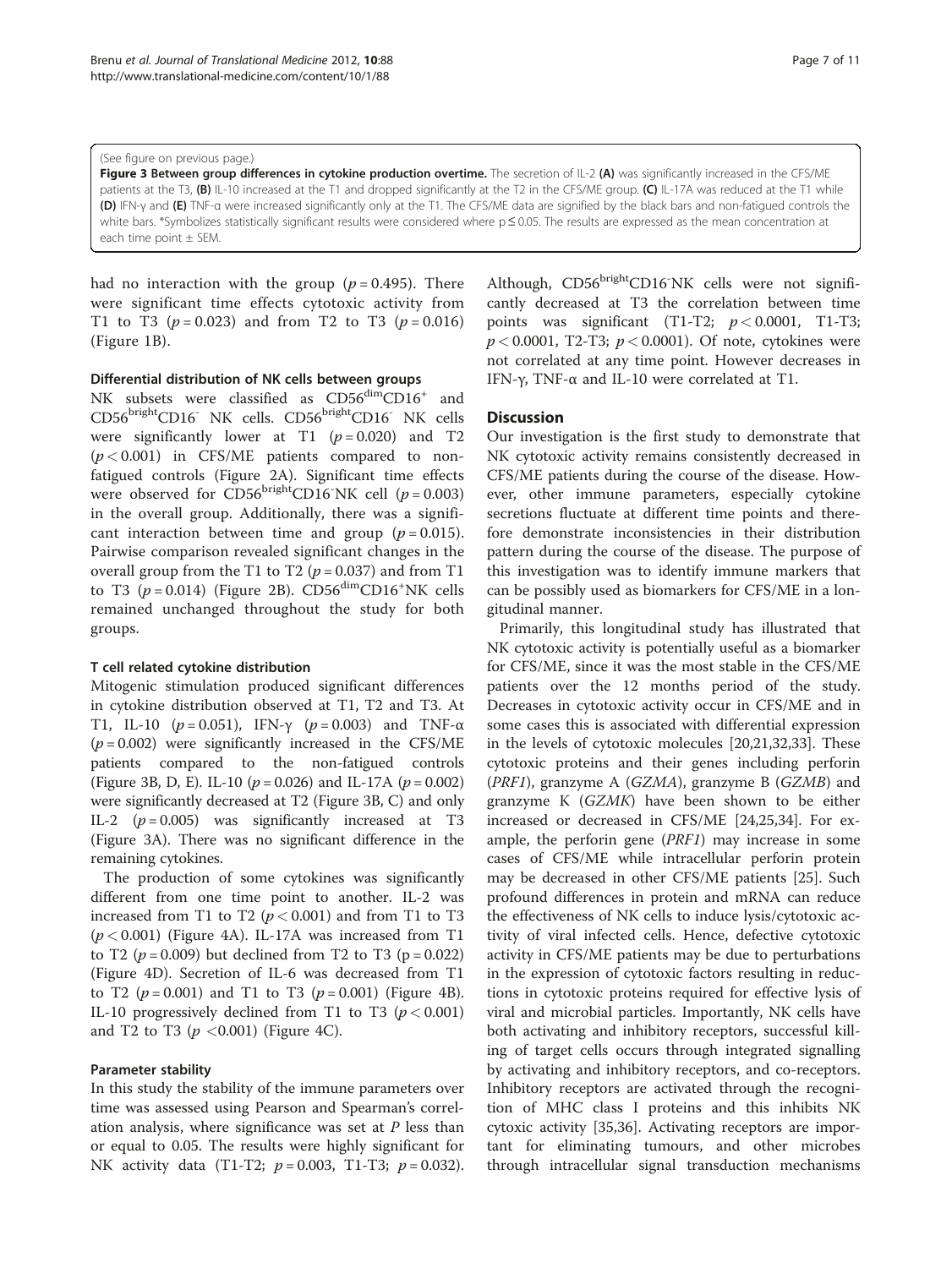<span id="page-7-0"></span>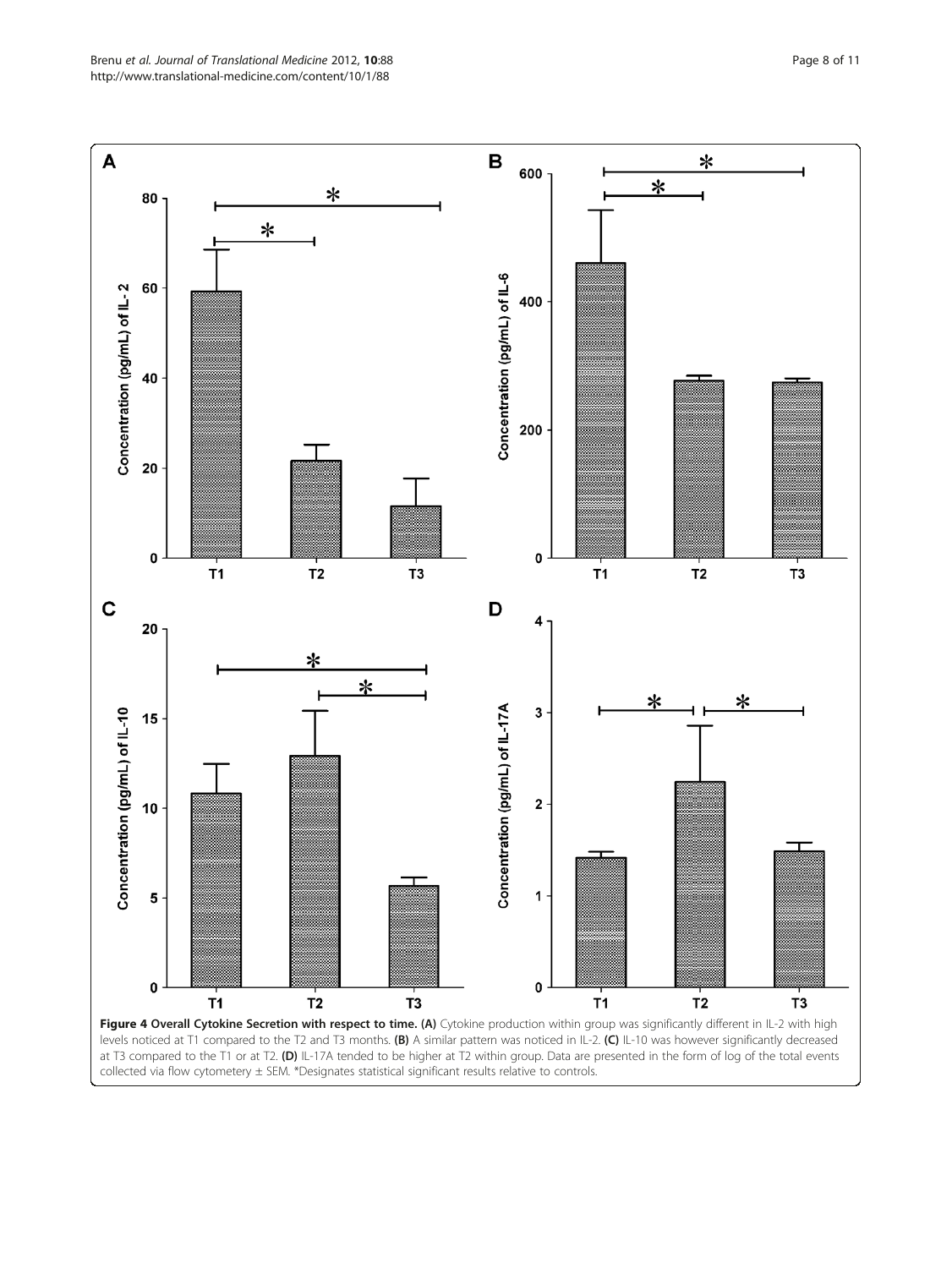that connect them to immunodominant tyrosine based activation motif (ITAMS) adaptor proteins [\[35](#page-9-0)-[37\]](#page-9-0). Certain viruses can affect NK receptor signalling thus reducing cytoxic activity. For example, the cytomegalovirus viral genes can regulate NK inhibitory receptor expression preventing the induction of activating receptors [[38\]](#page-9-0). An increase in viral load occuring during the course of CFS/ME, may trigger defective cytotoxic receptor activations hence resulting in compromises to NK cytotoxic activity. The significance of the overall decrease in cytotoxic activity at T3 is unclear.

The exact consequence of alterations in CD5<sup>6bright</sup>CD16<sup>-</sup> NK cells in CFS/ME is not fully known, however, patterns of CD56<sup>bright</sup>CD16<sup>-</sup> NK cells were affected by seasonal changes which may affect NK cytokine production. Incidentally gene expression of IFNG which is an important NK cytokine was significantly decreased in the NK cells of CFS/ME patients [\[25](#page-9-0)], which may be related to the decrease in CD56<sup>bright</sup>CD16<sup>-</sup> NK cells. Decreases in CD56<sup>bright</sup>CD16<sup>-</sup> NK cells have been observed in coronary heart disease, allergic rhinitis and juvenile rheumatoid arthritis while in diseases such as Chronic Obstructive Pulmonary Disease (COPD) CD56brightCD16-NK cells have been reported to be increased [\[39,40](#page-9-0)].

IL-2, a pro-inflammatory cytokine produced by Th1 cells [[41\]](#page-9-0) is required for naïve CD4<sup>+</sup>T cell differentiation into Th2 and regulatory T cells (Tregs) in the presence of IL-4 and transforming growth factor beta (TGF-β) respectively [\[41](#page-9-0)]. Binding of IL-2 to its high affinity receptor IL-2R induces the proliferation of T cells and memory  $CD4^+$  and  $CD8^+T$  cells [\[42](#page-10-0)-[44\]](#page-10-0). It is also has important roles in generating effector functions for B cells, CD56<sup>bright</sup>NK and CD8<sup>+</sup>T cells [[45\]](#page-10-0). IL-2 regulates Treg cells and interestingly,  $CD4^+CD25^+$ Foxp3<sup>+</sup>Treg cells, have been reported to be significantly increased in the CFS/ME patients in comparison to non-fatigued controls [[25\]](#page-9-0). An increase in IL-2 may suggest a shift towards Th1/pro-inflammatory immune response in CFS/ME patients.

Anti-inflammatory IL-10 exerts inhibitory effects on cytokine secretion and impedes pro-inflammatory cytokine secretion by multiple cells including Th1 cells (IFN-γ), macrophages/monocytes (IL-1, IL-T2, IL-8, IL-12 and TNF-) and NK cells (IFN-γ and TNF- $\alpha$ ) [\[46](#page-10-0)]. A decrease in IL-10 favours an increase in proinflammatory responses and this may increase the prevalence of Th1 like cytokines. IL-17A is expressed by Th17 cells, it recruits and activates neutrophils, stimulates the generation of pro-inflammatory cytokines, chemokines and increases antimicrobial gene expression [[47-50](#page-10-0)]. IL-17A is therefore an important immunoregulator during microbial infections as it activates immune cells to secrete pro-inflammatory factors. A decrease in IL-17A may contribute to the prevalence of infections. A possible explanation for the observed changes in the secretion of this cytokine may be related to TGF-β which at optimal levels directly promotes IL-17A generation while reducing IL-2 [[51\]](#page-10-0). Thus, in the CFS/ME patients, TGF-β may be decreased causing an increase in IL-2. Therefore, cytokine release in CFS/ME patients undergoes shifts during the course of the disease where patients may present with either an amplified or depressed anti-inflammatory or pro-inflammatory cytokine profile. These alterations in cytokine secretion may occur during the course of the disease and at different times causing either a shift towards a predominant Th1 or Th2 immune response in CFS/ME [[25](#page-9-0)-[27,](#page-9-0)[52,53\]](#page-10-0). This makes it difficult to establish a unique CFS/ME-like inflammatory cytokine profile. The observed pattern of cytokine distribution among our CFS/ME patients is consistent with equivocal findings in the literature [[54](#page-10-0)-[58](#page-10-0)]. In adolescents with CFS/ME cytokine secretions have been observed to be correlated with seasonal variations [[59](#page-10-0)]. Therefore, CFS/ME may be associated with oscillations in pro and anti-inflammatory cytokines, supporting the heterogeneity and multifactorial nature of the disease and the diversity in symptom presentations.

## Conclusion

In conclusion, altered regulation of immunological function, in particular reduced cytotoxic activity of innate immune cells, is a key component of CFS/ME. This longitudinal study has identified NK cytotoxic activity and possibly CD56<sup>bright</sup>CD16<sup>-</sup> NK cells as potential biomarkers for diagnosing CFS/ME. The observation of immune dysregulation made in this study in relation to CFS/ME patients have been observed in various immunological diseases. This suggests the need for further investigations into the underlining disrupted mechanism of decreases in cytotoxic activity. It is important to note that these cytokine profiles were measured following mitogenic stimulation of PMBCs, serum measurements of cytokines may display different results. Further studies are therefore required to investigate whether changes in cytokine secretions from activated PMBCs and/or serum levels are associated with severity and progression of the complex clinical presentations in CFS/ME pathology.

#### Competing interests

The authors have no competing interests.

#### Authors' contributions

EWB DRS KJA MVD SMG designed the experiments. EWB SBR JK SLH executed the experiments. EWB performed all data analysis. SMG KJA supplied the reagents. MVD collected and analysed the clinical data. EWB wrote the paper. MVD KJA SMG DRS DP LT critically reviewed the manuscript. All authors read and approved the final manuscript.

#### Acknowledgements

This study was funded by the Queensland Smart State Government, Alison Hunter Memorial Foundation and the Mason Foundation.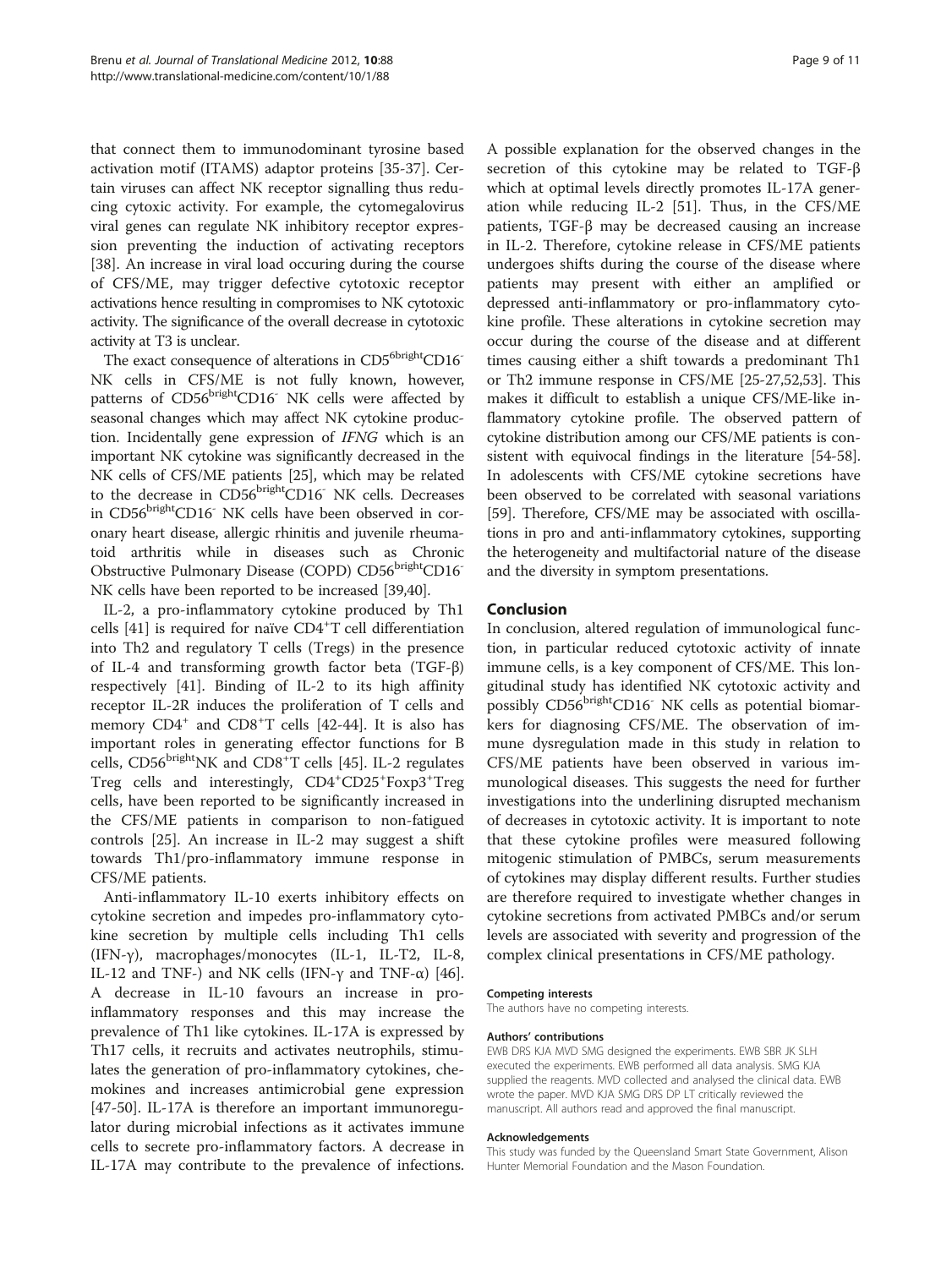#### <span id="page-9-0"></span>Author details

<sup>1</sup> Faculty of Health Science and Medicine, Population Health and Neuroimmunology Unit, Bond University, Robina, QLD, Australia. <sup>2</sup>Faculty of Health Science and Medicine, Bond University, Robina, QLD 4229, Australia. <sup>3</sup>School of Medical Science, Griffith Health Institute, Griffith University, Gold Coast Campus, Gold Coast, QLD, Australia. <sup>4</sup>Discipline of General Practice, School of Medicine, The University of Queensland, Brisbane, Australia. 5 Queensland Health, Gold Coast Public Health Unit, Robina, Gold Coast, QLD, Australia. <sup>6</sup>Sierra Internal Medicine, Incline Village, Nevada, USA.

#### Received: 20 November 2011 Accepted: 15 March 2012 Published: 9 May 2012

#### References

- 1. Wasowska BA: Cross-talk between innate and adaptive immune responses in infection, transplant and autoimmune models. Curr Opin Organ Transplant 2011, 16:1–6.
- 2. Clark R, Kupper T: Old meets new: the interaction between innate and adaptive immunity. J Invest Dermatol 2005, 125:629-637.
- 3. Marcenaro E, Carlomagno S, Pesce S, Moretta A, Sivori S; **Bridging innate** NK cell functions with adaptive immunity. Adv Exp Med Biol 2011, 780:45–55.
- 4. Gong JH, Clark-Lewis I: Antagonists of monocyte chemoattractant protein 1 identified by modification of functionally critical NH2-terminal residues. J Exp Med 1995, 181:631–640.
- 5. Loetscher P, Seitz M, Clark-Lewis I, Baggiolini M, Moser B: Activation of NK cells by CC chemokines. Chemotaxis, Ca2+ mobilization, and enzyme release. J Immunol 1996, 156:322–327.
- 6. Bochner BS, Bickel CA, Taylor ML, MacGlashan DW Jr, Gray PW, Raport CJ, Godiska R: Macrophage-derived chemokine induces human eosinophil chemotaxis in a CC chemokine receptor 3- and CC chemokine receptor 4-independent manner. J Allergy Clin Immunol 1999, 103:527–532.
- 7. Imai T, Chantry D, Raport CJ, Wood CL, Nishimura M, Godiska R, Yoshie O, Gray PW: Macrophage-derived chemokine is a functional ligand for the CC chemokine receptor 4. J Biol Chem 1998, 273:1764–1768.
- Delgado DC, Hank JA, Kolesar J, Lorentzen D, Gan J, Seo S, Kim K, Shusterman S, Gillies SD, Reisfeld RA, et al: Genotypes of NK cell KIR receptors, their ligands, and Fcgamma receptors in the response of neuroblastoma patients to Hu14.18-IL2 immunotherapy. Cancer Res 2010, 70:9554–9561.
- 9. Marcenaro E, Carlomagno S, Pesce S, Chiesa MD, Parolini S, Moretta A, Sivori S: NK cells and their receptors during viral infections. Immunotherapy 2011, 3:1075–1086.
- 10. Marras F, Bozzano F, De Maria A: Involvement of activating NK cell receptors and their modulation in pathogen immunity. J Biomed Biotechnol 2011, 2011:152430.
- 11. Vivier E, Nunes JA, Vely F: Natural killer cell signaling pathways. Science 2004, 306:1517–1519.
- 12. Lorusso L, Mikhaylova SV, Capelli E, Ferrari D, Ngonga GK, Ricevuti G: Immunological aspects of chronic fatigue syndrome. Autoimmun Rev 2009, 8:287–291.
- 13. Fukuda K, Straus SE, Hickie I, Sharpe MC, Dobbins JG, Komaroff A: The chronic fatigue syndrome: a comprehensive approach to its definition and study. International Chronic Fatigue Syndrome Study Group. Ann Intern Med 1994, 121:953–959.
- 14. Wallman KE, Morton AR, Goodman C, Grove R: Reliability of physiological, psychological, and cognitive variables in chronic fatigue syndrome. Res Sports Med 2005, 13:231–241.
- 15. Tirelli U, Marotta G, Improta S, Pinto A: Immunological abnormalities in patients with chronic fatigue syndrome. Scand J Immunol 1994, 40:601–608.
- 16. Barker E, Fujimura SF, Fadem MB, Landay AL, Levy JA: Immunologic abnormalities associated with chronic fatigue syndrome. Clin Infect Dis 1994, 18(Suppl 1):S136–S141.
- 17. Masuda A, Nozoe SI, Matsuyama T, Tanaka H: Psychobehavioral and immunological characteristics of adult people with chronic fatigue and patients with chronic fatigue syndrome. Psychosom Med 1994, 56:512-518.
- 18. Racciatti D, Dalessandro M, Delle-Donne L, Falasca K, Zingariello P, Paganelli R, Pizzigallo E, Vecchiet J: Study of immune alterations in patients with chronic fatigue syndrome with different etiologies. Int J Immunopathol Pharmacol 2004, 17:57–62.
- 19. Stewart CC, Cookfair DL, Hovey KM, Wende KE, Bell DS, Warner CL: Predictive immunophenotypes: disease-related profile in chronic fatigue syndrome. Cytometry B Clin Cytom 2003, 53:26-33.
- 20. Brenu EW, Staines DR, Baskurt OK, Ashton KJ, Ramos SB, Christy RM, Marshall-Gradisnik SM: Immune and hemorheological changes in chronic fatigue syndrome. J Transl Med 2010, 8:1.
- 21. Klimas NG, Salvato FR, Morgan R, Fletcher MA: Immunologic abnormalities in chronic fatigue syndrome. J Clin Microbiol 1990, 28:1403-1410.
- 22. Fletcher MA, Zeng XR, Maher K, Levis S, Hurwitz B, Antoni M, Broderick G, Klimas NG: Biomarkers in chronic fatigue syndrome: evaluation of natural killer cell function and dipeptidyl peptidase IV/CD26. PLoS One 2010, 5:e10817.
- 23. Ojo-Amaize EA, Conley EJ, Peter JB: Decreased natural killer cell activity is associated with severity of chronic fatigue immune dysfunction syndrome. Clin Infect Dis 1994, 18(Suppl 1):S157-S159.
- 24. Maher KJ, Klimas NG, Fletcher MA: Chronic fatigue syndrome is associated with diminished intracellular perforin. Clin Exp Immunol 2005, 142:505–511.
- 25. Brenu EW, van Driel ML, Staines DR, Ashton KJ, Ramos SB, Keane J, Klimas NG, Marshall-Gradisnik SM: Immunological abnormalities as potential biomarkers in Chronic Fatigue Syndrome/Myalgic Encephalomyelitis. J Transl Med 2011, 9:81.
- 26. Skowera A, Cleare A, Blair D, Bevis L, Wessely SC, Peakman M: High levels of type 2 cytokine-producing cells in chronic fatigue syndrome. Clin Exp Immunol 2004, 135:294–302.
- 27. Swanink CM, Vercoulen JH, Galama JM, Roos MT, Meyaard L, van der Ven-Jongekrijg J, de Nijs R, Bleijenberg G, Fennis JF, Miedema F, van der Meer JW: Lymphocyte subsets, apoptosis, and cytokines in patients with chronic fatigue syndrome. J Infect Dis 1996, 173:460–463.
- 28. Metzger K, Fremont M, Roelant C, De Meirleir K: Lower frequency of IL-17 F sequence variant (His161Arg) in chronic fatigue syndrome patients. Biochem Biophys Res Commun 2008, 376:231–233.
- 29. Aubry JP, Blaecke A, Lecoanet-Henchoz S, Jeannin P, Herbault N, Caron G, Moine V, Bonnefoy JY: Annexin V used for measuring apoptosis in the early events of cellular cytotoxicity. Cytometry 1999, 37:197-204.
- 30. Dickson L, Finlayson K: VPAC and PAC receptors: from ligands to function. Pharmacol Ther 2009, 121:294–316.
- 31. Krupp LB, LaRocca NG, Muir-Nash J, Steinberg AD: The fatigue severity scale. Application to patients with multiple sclerosis and systemic lupus erythematosus. Arch Neurol 1989, 46:1121–1123.
- 32. Klimas NG, Koneru AO: Chronic fatigue syndrome: inflammation, immune function, and neuroendocrine interactions. Curr Rheumatol Rep 2007, 9:482–487.
- 33. Robertson MJ, Schacterle RS, Mackin GA, Wilson SN, Bloomingdale KL, Ritz J, Komaroff AL: Lymphocyte subset differences in patients with chronic fatigue syndrome, multiple sclerosis and major depression. Clin Exp Immunol 2005, 141:326–332.
- 34. Saiki T, Kawai T, Morita K, Ohta M, Saito T, Rokutan K, Ban N: Identification of marker genes for differential diagnosis of chronic fatigue syndrome. Mol Med 2008, 14:599–607.
- 35. Biassoni R: Human natural killer receptors, co-receptors, and their ligands. Curr Protoc Immunol 2009, Chapter 14:Unit 14 10.
- 36. Biassoni R, Cantoni C, Pende D, Sivori S, Parolini S, Vitale M, Bottino C, Moretta A: Human natural killer cell receptors and co-receptors. Immunol Rev 2001, 181:203–214.
- 37. Moretta A, Bottino C, Vitale M, Pende D, Cantoni C, Mingari MC, Biassoni R, Moretta L: Activating receptors and coreceptors involved in human natural killer cell-mediated cytolysis. Annu Rev Immunol 2001, 19:197–223.
- 38. Reyburn HT, Mandelboim O, Vales-Gomez M, Davis DM, Pazmany L, Strominger JL: The class I MHC homologue of human cytomegalovirus inhibits attack by natural killer cells. Nature 1997, 386:514–517.
- 39. Scordamaglia F, Balsamo M, Scordamaglia A, Moretta A, Mingari MC, Canonica GW, Moretta L, Vitale M: Perturbations of natural killer cell regulatory functions in respiratory allergic diseases. J Allergy Clin Immunol 2008, 121:479–485.
- 40. Hak L, Mysliwska J, Wieckiewicz J, Szyndler K, Trzonkowski P, Siebert J, Mysliwski A: NK cell compartment in patients with coronary heart disease. Immun Ageing 2007, 4:3.
- 41. Zhu J, Paul WE: CD4 T cells: fates, functions, and faults. Blood 2008, 112:1557–1569.